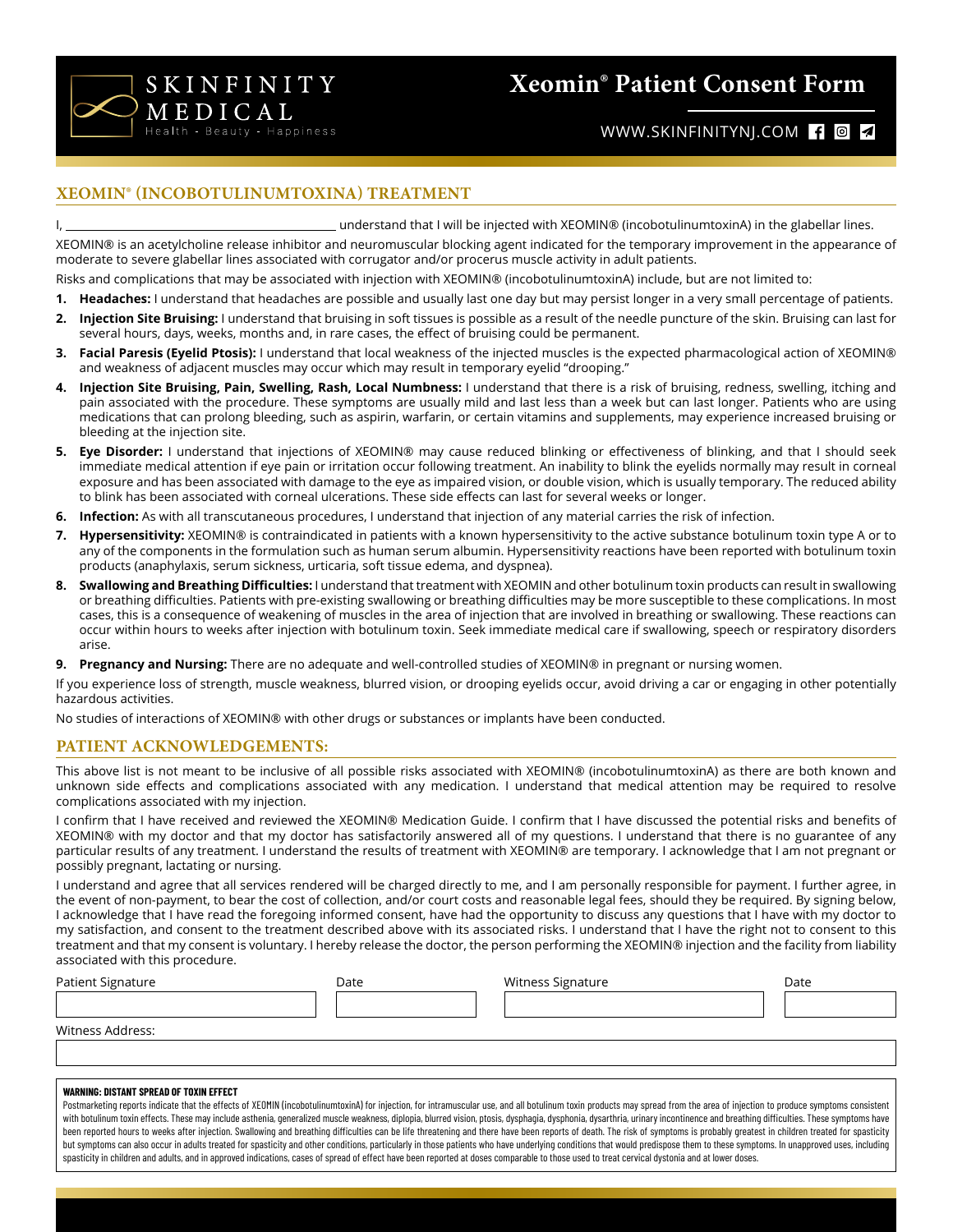# **Medication Guide** XEOMIN<sup>®</sup> (Zeo-min) (incobotulinumtoxinA) for injection, for intramuscular use

Read this Medication Guide before you start receiving XEOMIN® and each time XEOMIN<sup>®</sup> is given to you. There may be new information. This information does not take the place of talking to your doctor about your medical condition or your treatment. You should share this information with your family members and caregivers.

# What is the most important information that I should know about XEOMIN<sup>®</sup>?

XEOMIN<sup>®</sup> may cause serious side effects that can be life threatening. Call your doctor or get medical help right away if you have any of these problems after treatment with XEOMIN®:

- Problems with swallowing, speaking, or breathing. These problems can happen hours to weeks after an injection of XEOMIN<sup>®</sup> if the muscles that you use to breathe and swallow become weak after the injection. Death can happen as a complication if you have severe problems with swallowing or breathing after treatment with XEOMIN®.
- People with certain breathing problems may need to use muscles in their neck to help them breathe. These patients may be at greater risk for serious breathing problems with XEOMIN®.
- Swallowing problems may last for several months. People who cannot swallow well may need a feeding tube to receive food and water. If swallowing problems are severe, food or liquids may go into your lungs. People who already have swallowing or breathing problems before receiving XEOMIN<sup>®</sup> have the highest risk of getting these problems.
- Spread of toxin effects. In some cases, the effect of botulinum  $\bullet$ toxin may affect areas of the body away from the injection site and cause symptoms of a serious condition called botulism. The symptoms of botulism include:
	- loss of strength and muscle weakness all over the body  $\mathcal{D}$
	- double vision  $\mathcal{P}$
	- blurred vision and drooping evelids
	- hoarseness or change or loss of voice  $\mathcal{D}$
	- trouble saying words clearly  $\mathcal{D}$
	- loss of bladder control  $\mathbf{v}$
	- trouble breathing  $\mathcal{V}$
	- trouble swallowing  $\mathcal{D}$

These symptoms can happen hours to weeks after you receive an iniection of XEOMIN®.

These problems could make it unsafe for you to drive a car or do other dangerous activities. See "What should I avoid while receiving XFOMIN®?"

# What is XEOMIN<sup>®</sup>?

XEOMIN<sup>®</sup> is a prescription medicine that is injected into muscles and used:

- to treat the abnormal head position and neck pain that happens with cervical dystonia (CD) in adults.
- to treat abnormal spasm of the evelids (blepharospasm) in adults who have had prior treatment with onabotulinumtoxinA (BOTOX).

to improve the look of moderate to severe frown lines between  $\bullet$ the eyebrows (glabellar lines) in adults for a short period of time (temporary).

It is not known whether XEOMIN<sup>®</sup> is safe or effective in children.

#### Who should not take XEOMIN<sup>®</sup>?

#### Do not take XEOMIN<sup>®</sup> if you:

- are allergic to XEOMIN<sup>®</sup> or any of the ingredients in XEOMIN<sup>®</sup>. See the end of this Medication Guide for a list of ingredients in XEOMIN<sup>®</sup>.
- had an allergic reaction to any other botulinum toxin products such as rimabotulinumtoxinB (MYOBLOC<sup>®</sup>), onabotulinumtoxinA (BOTOX<sup>®</sup>, BOTOX<sup>®</sup> COSMETIC), or abobotulinumtoxinA (DYSPORT<sup>®</sup>).
- have a skin infection at the planned injection site.

#### What should I tell my doctor before receiving XEOMIN®?

# Before you take XEOMIN<sup>®</sup> tell your doctor about all your medical conditions, including if you:

- have a disease that affects your muscles and nerves (such as amyotrophic lateral sclerosis [ALS or Lou Gehrig's disease], myasthenia gravis or Lambert-Eaton syndrome). See "What is the most important information I should know about XEOMIN<sup>®</sup>?"
- have allergies to any botulinum toxin product
- have had any side effect from any other botulinum toxin in the past
- have a breathing problem, such as asthma or emphysema
- have a history of swallowing problems or inhaling food or fluid into  $\bullet$ your lungs (aspiration)
- have bleeding problems
- have drooping eyelids
- have plans to have surgery
- have had surgery on your face
- are pregnant or plan to become pregnant. It is not known if  $\bullet$ XEOMIN<sup>®</sup> can harm your unborn baby.
- are breastfeeding or plan to breastfeed. It is not known if XEOMIN® passes into breast milk.

Tell your doctor about all the medicines you take, including prescription and nonprescription medicines, vitamins and herbal supplements.

Using XEOMIN<sup>®</sup> with certain other medicines may cause serious side effects. Do not start any new medicines until you have told your doctor that you have received  $XEOMIN^{\circledcirc}$  in the past.

#### **Especially tell your doctor if you:**

• have received any other botulinum toxin product in the last four months